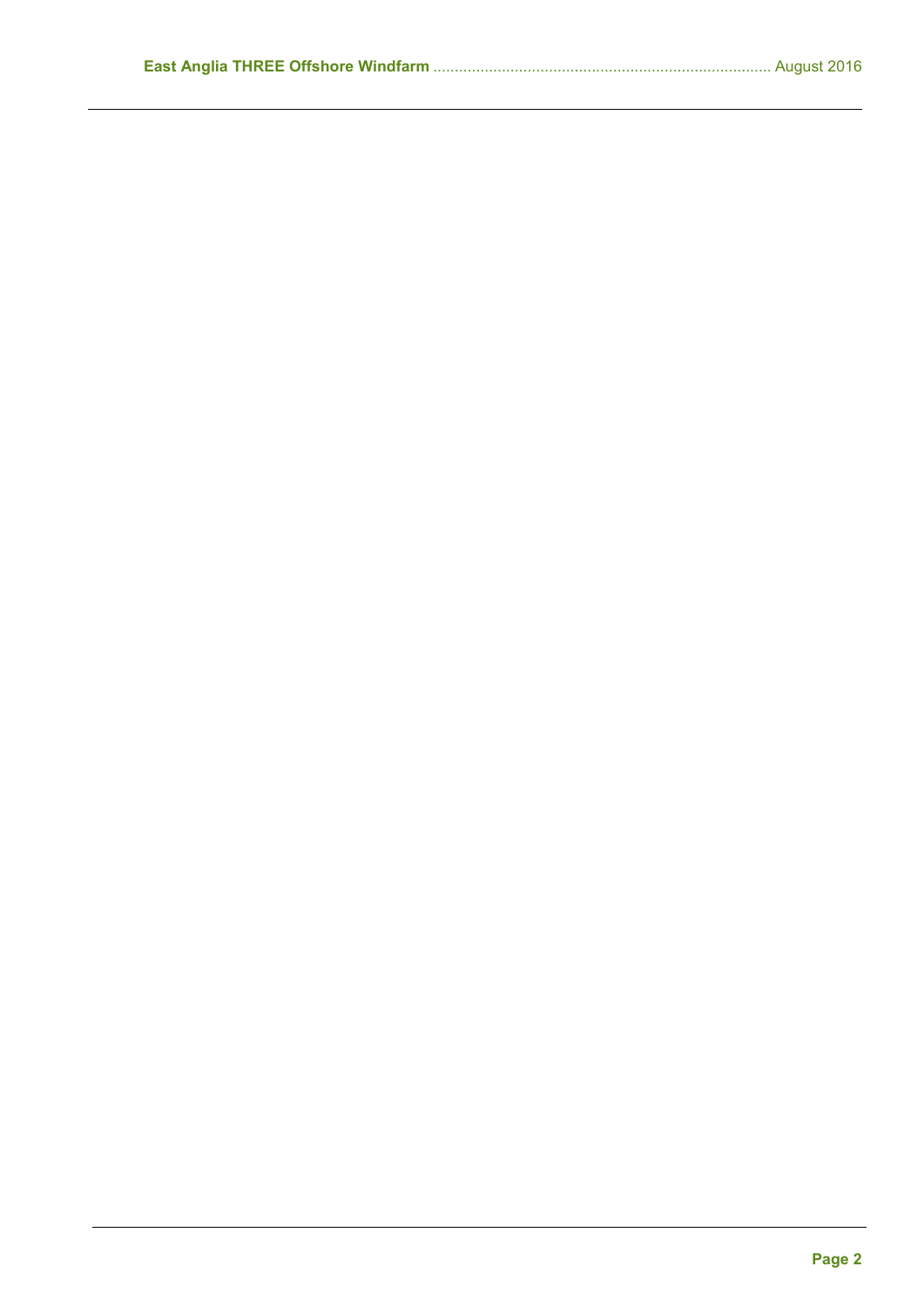## **Table of contents**

| <b>Summary</b>                                                              | 4                       |
|-----------------------------------------------------------------------------|-------------------------|
| <b>Comments on the Report on the Implications for European Sites (RIES)</b> | $\overline{\mathbf{4}}$ |
| <b>Comments on the ExA's draft DCO</b>                                      | 5                       |
| Discussions with ENI UK Ltd                                                 | 6                       |
| <b>Site Integrity Plan (SIP)</b>                                            | 6                       |
| <b>Statements of Common Ground (Updates)</b>                                | 7                       |
| <b>Negotiations with Statutory Undertakers and TCE</b>                      | 7                       |
| <b>Schedule 1: Documents Submitted for Deadline VII</b>                     | 8                       |
| Schedule 2: Additional Correspondence Submitted for Deadline VII            | 9                       |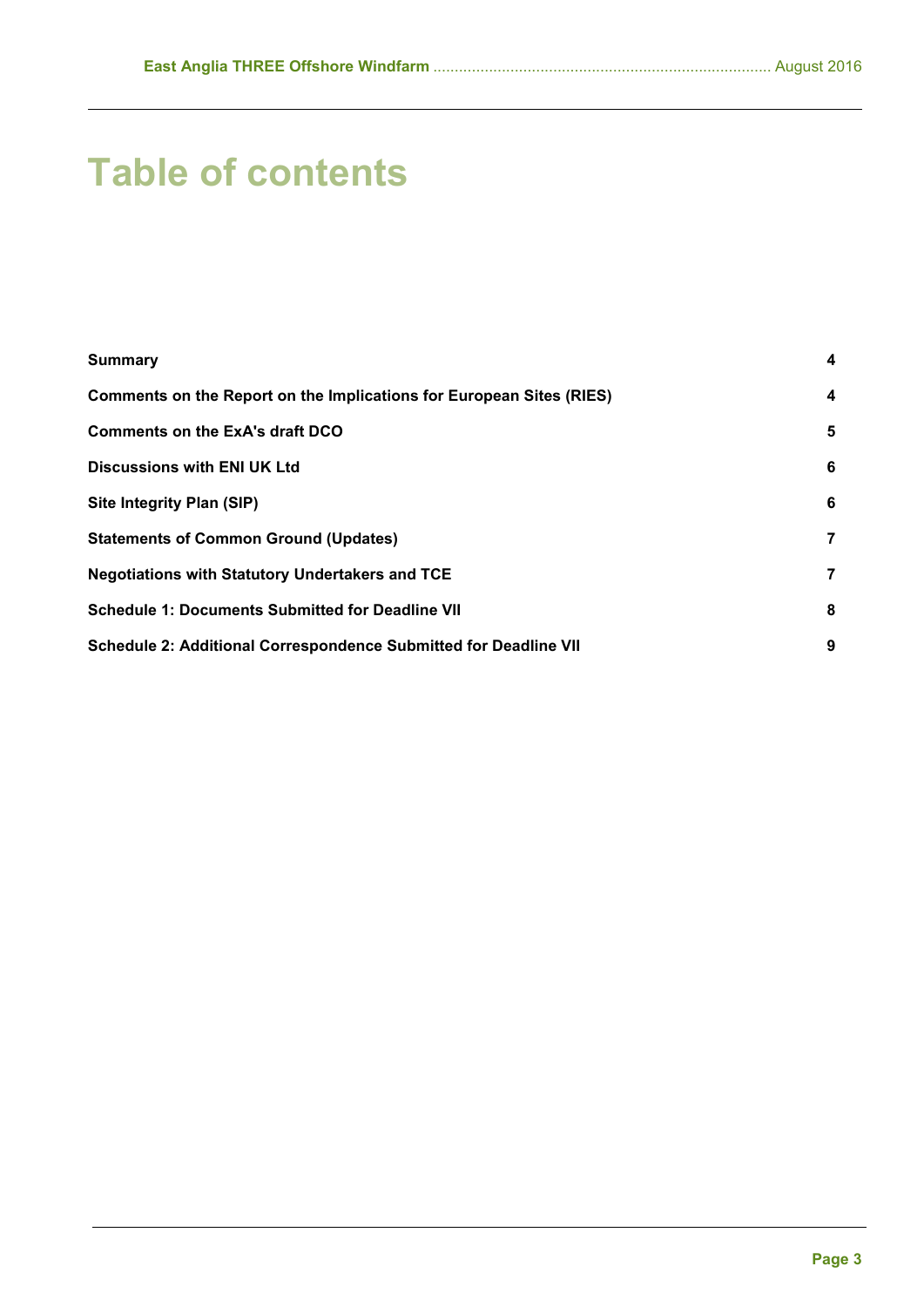## <span id="page-3-0"></span>**Summary**

- 1 In its letter of 22 September 2016 (the **Rule 8 Letter**), the Examining Authority (**ExA**) proposed the following submissions to be made by 8 December 2016 (**Deadline VII**):
	- Comments on the Report on the Implications for European Sites (RIES);
	- Comments on the ExA's draft DCO; and
	- Any other information requested by the ExA under Rule 17 of the Examination Procedure Rules 2010.
	- 2 This Response to Deadline VII also contains documents requested by the ExA for Deadline VII in the ExA's Hearing Action Points arising from the Development Consent Order Issue Specific Hearing held on Wednesday 26 October 2016, including comments received from conservation bodies on the draft SIP which are incorporated in the Updated SIP (Ref (Doc ref. Deadline 7/Updated Project Site Integrity Plan).
	- 3 A list of all documents submitted as part of this Response to Deadline VII is contained at Schedule 1.
	- 4 The submission of this Written Response to Deadline VII and documents referred to in paragraph 1 to 3 above, which are submitted by East Anglia THREE Limited (the **Applicant**), is termed the Response to Deadline VII. In the interests of not repeating information that is presented elsewhere, the Applicant has cross-referred to aspects covered in the Applicant's Response to Deadline I dated 13 July 2016 (the Response to Deadline I), the Applicant's Response to Deadline II dated 27 July 2016 (the Response to Deadline II), the Applicant's Response to Deadline III dated 10 August 2016 (the Response to Deadline III), the Applicant's Response to Deadline IV dated 15 September 2016 (the Response to Deadline IV), the Applicant's Response to Deadline V dated 6 October 2016 (the Response to Deadline V), and the Applicant's Response to Deadline VI dated 8 November 2016 (the Response to Deadline VI).
	- 5 Where this Written Response to Deadline VII references additional material, such as correspondence or tables, these documents have been submitted with the Response to Deadline VII. This Written Response to Deadline VII does not directly refer to all documents noted in Schedule 1. This is because documents referred to are ancillary to specific response documents which are referred to in this Written Response.
- 6 The documents listed in Schedule 1 have been submitted to the ExA electronically. Each document referred to in this Written Response has an Applicant's Reference further noted in Schedule 1.

## <span id="page-3-1"></span>**Comments on the Report on the Implications for European Sites (RIES)**

- 7 The Applicant has provided with its Response to Deadline VII, Comments on the RIES (Doc ref. Deadline 7/Comments on the REIS / Applicant).
- 8 In summary, comments deal with matters relating to the Outer Thames Estuary SPA and best practice for vessel movements; the Southern North Sea pSAC with particular regard to potential impacts from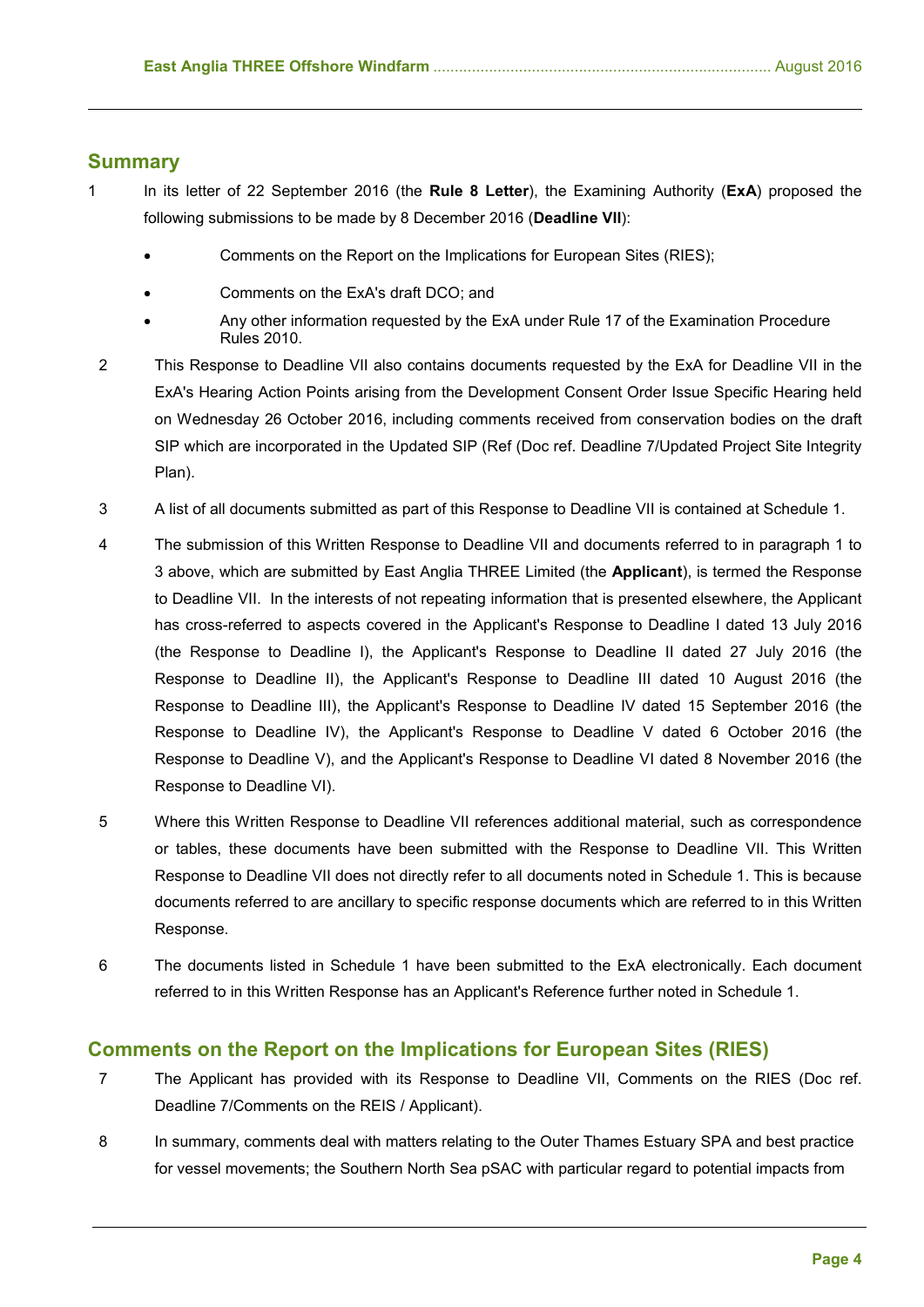piling activity, on harbour porpoise prey species, and in respect of collision risk; and references to reduction of draught height.

## <span id="page-4-0"></span>**Comments on the ExA's draft DCO**

- 9 With this Response to Deadline VII the Applicant has submitted Comments on the ExA's draft DCO (Doc ref. Comments on the ExA dDCO / Applicant).
- 10 As has been the Applicant's practice the above document is structured as a Schedule of Comments to the ExA's draft DCO. A final draft DCO will be submitted by the Applicant at Deadline 8.
- 11 In summary:
- 11.1 The Applicant proposes to include a new Requirement to deal with the operational aspects of the prior notification process previously included in the definition of '*commence'.* The revised wording proposed has been agreed with the Local Authorities.
- 11.2 The use of 'maintain' within the definition of *maintain* is proposed to be replaced with 'upkeep' in the next version of the draft DCO.
- 11.3 Discussions are ongoing with The Crown Estate in relation to the Crown Rights article and National Grid in relation to protective provisions. However, the Applicant remains confident that matters will be agreed before the close of the examination. It is anticipated that the Crown Rights article and the protective provisions for National Grid will be amended from those included in version 4 of the draft DCO and, to the extent that outstanding matters can be agreed, updated wording will be included in the next version of the draft DCO to be submitted at Deadline 8.
- 11.4 The Applicant proposes to delete Requirement 19(2) to the draft DCO on the basis that East Anglia ONE Limited has recently undertaken geo-environmental studies and prepared a report which identifies the extent of contamination (and proposes appropriate mitigation) at the location of Work No. 41. This report has been reviewed by the relevant Local Authorities and the Environment Agency. Accordingly, it has been agreed with the Local Authorities and the Environment Agency that the remaining provisions of Requirement 19 (i.e. to submit a written scheme for Work No.41 to mitigate the potential for release of contaminants for approval by the relevant local authorities in consultation with the Environment Agency, and to carry out the works in accordance with the approved scheme) is sufficient to mitigate any impacts arising from jointing bay works or cable pull through works in this area – please see Schedule 2 of this Written Response.
- 11.5 Design parameters securing the reduction in draught height (both in the Requirements and DML conditions) are proposed to be amended to provide greater certainty as to the measures proposed. The revised wording has been agreed with the MMO, Natural England and RSPB.
- 11.6 The Applicant proposes to amend DML condition 13(c)(v) and to include a new DML condition 13(d)(vi) in order to secure mitigation to minimise disturbance in vessel transit corridors to red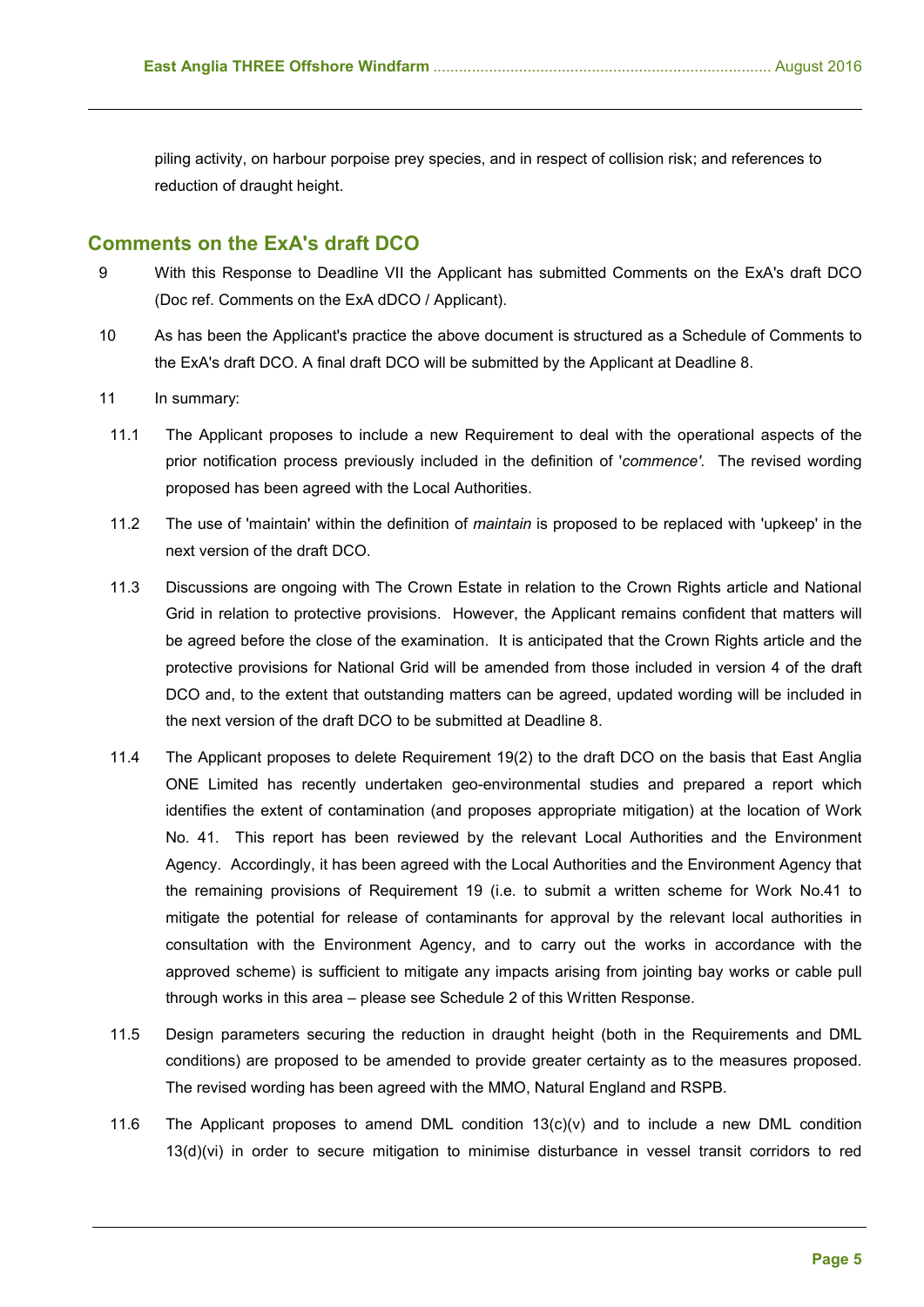throated diver in the Outer Thames Estuary SPA. These revisions have been agreed with the MMO and Natural England, see correspondence at Schedule 2 of this Written Response.

## <span id="page-5-0"></span>**Discussions with ENI UK Ltd**

- 12 Following the October Hearings the Applicant and Eni UK Ltd (Eni) have been in contact via telephone and email.
- 13 The current position reached in discussions with Eni is summarised in the Applicant's Response to Consultation Questions: Annex A and Proposal 3 Questions (Doc ref: Deadline 7 / Applicant's Response to Consultation Questions) and the Applicant's Response to Eni UK Limited's Position Statement (Deadline 7/Applicant's Response to ENI Position Statement).
- 14 The Applicant has considered the ExA's three proposals set out in Annex A of the ExA's Consultation draft Development Consent Order and is of the view that Proposal 2 is, if the ExA remains of the view that Eni's interest warrants protective provisions, most appropriate. The Applicant has made suggested amendments to the ExA's suggested Protective Provisions (Proposal 2). The Applicant's proposals are contained in Annex A to the Applicant's Response to Consultation Questions: Annex A and Proposal 3 Questions (Doc ref: Deadline 7 / Applicant's Response to Consultation Questions) and the Applicant's comments on Eni's proposed amendments are contained in Annex B.Since receipt of Eni's draft Protective Provision (contained in Annex B) Eni have, shortly before Deadline VII, submitted a further draft Protective Provision incorporating further amendments in response to the Applicants' comments (see Annex C). These amendments are still under discussion between EATL and Eni with a view to agreeing a Protective Provision, if possible. The final position will be notified to the ExA at Deadline VIII.

## <span id="page-5-1"></span>**Site Integrity Plan (SIP)**

- 15 The Updated SIP (Doc ref. Deadline 7/Updated Project Site Integrity Plan) is provided along with a comparison document (Doc ref. Deadline 7/Updated Project Site Integrity Plan (Compare)) showing changes made since the version submitted at Deadline 4. Substantive changes to the SIP as submitted at Deadline 4 (Deadline 4 / Project Site Integrity Plan) include:
	- 15.1 Changes to proposals for consulting TWT and WDC;
	- 15.2 Clarification that the Final Plan must be submitted four months prior to commencement of pile driving for written approval of the MMO;
	- 15.3 Clarification that any new conservation objectives and any Review of Consent outcomes will also be used to determine any mitigation and management measures that need to be secured in the Plan post consent; and
	- 15.4 Comments received from MMO, TWT and WDC which were received after Deadline 4 along with the Applicant's response to these comments.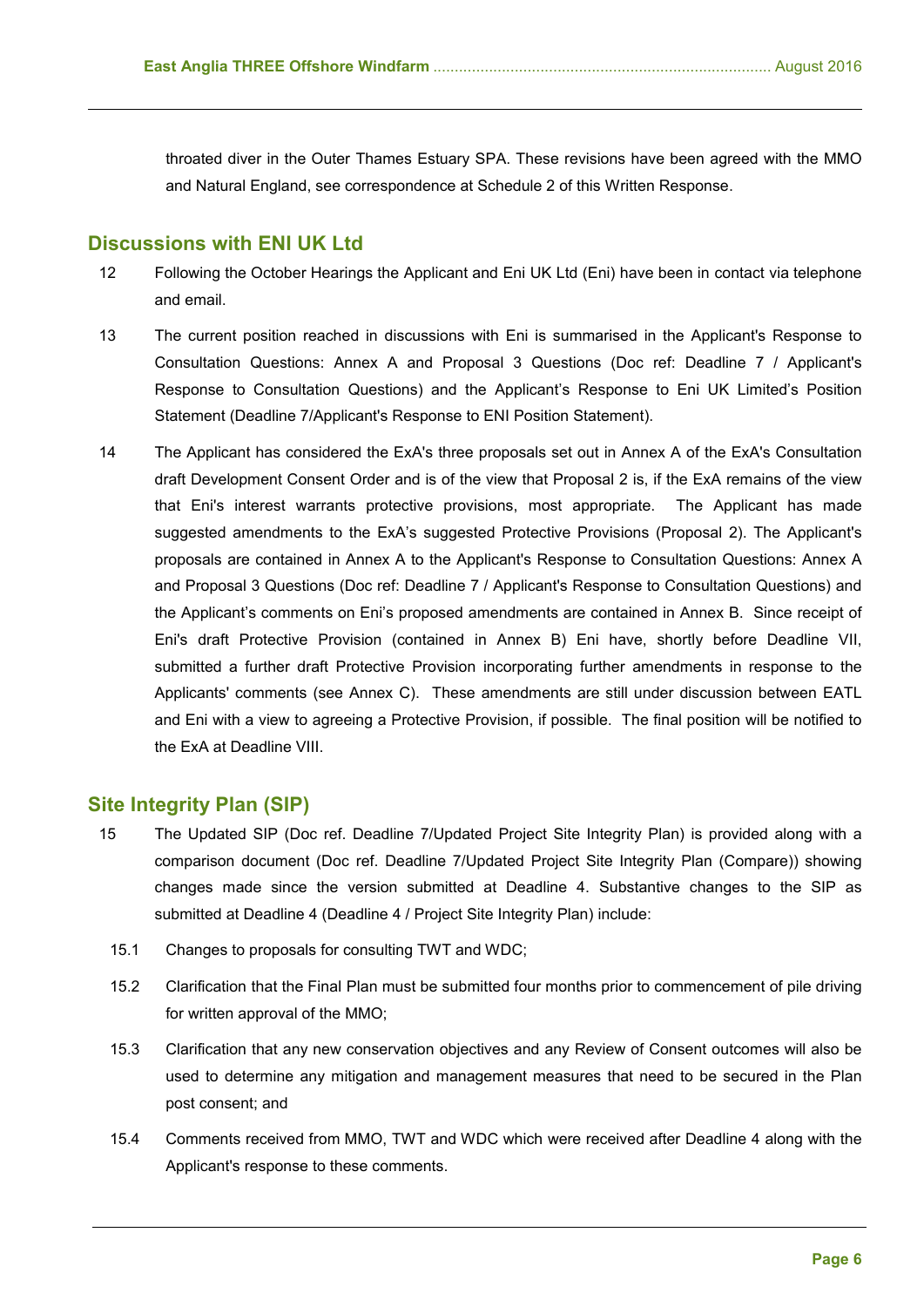16 As requested by the ExA, the Applicant has consulted on the Updated SIP and collated the responses of the MMO, NE, WDC and TWT (collectively, the Conservation Bodies). The Conservation Bodies Comments on the Updated SIP are contained within Appendix 1 of the Updated SIP and in the updated Statements of Common Ground for the Conservation Bodies.

## <span id="page-6-0"></span>**Statements of Common Ground (Updates)**

- 17 The Applicant has also provided with this Response to Deadline VII a suite of updated Statements of Common Ground between the Applicant and the following parties:
	- 17.1 MMO;
	- 17.2 NE;
	- 17.3 RSPB;
	- 17.4 WDC; and
	- 17.5 TWT.
- 18 As noted in Schedule 1, the above documents are accompanied by Appendices and for ease of reference Track Changed versions. Full document references are also contained in Schedule 1.

## <span id="page-6-1"></span>**Negotiations with Statutory Undertakers and TCE**

- 19 In relation to National Grid, negotiations have been ongoing and an agreement has now been reached, subject to completion of legal formalities. The Applicant has executed the engrossments and they are now with National Grid for execution and completion.
- 20 In relation to the Crown Estate the Applicant remains confident that a form of wording for Article 37 can be agreed prior to the close of the examination.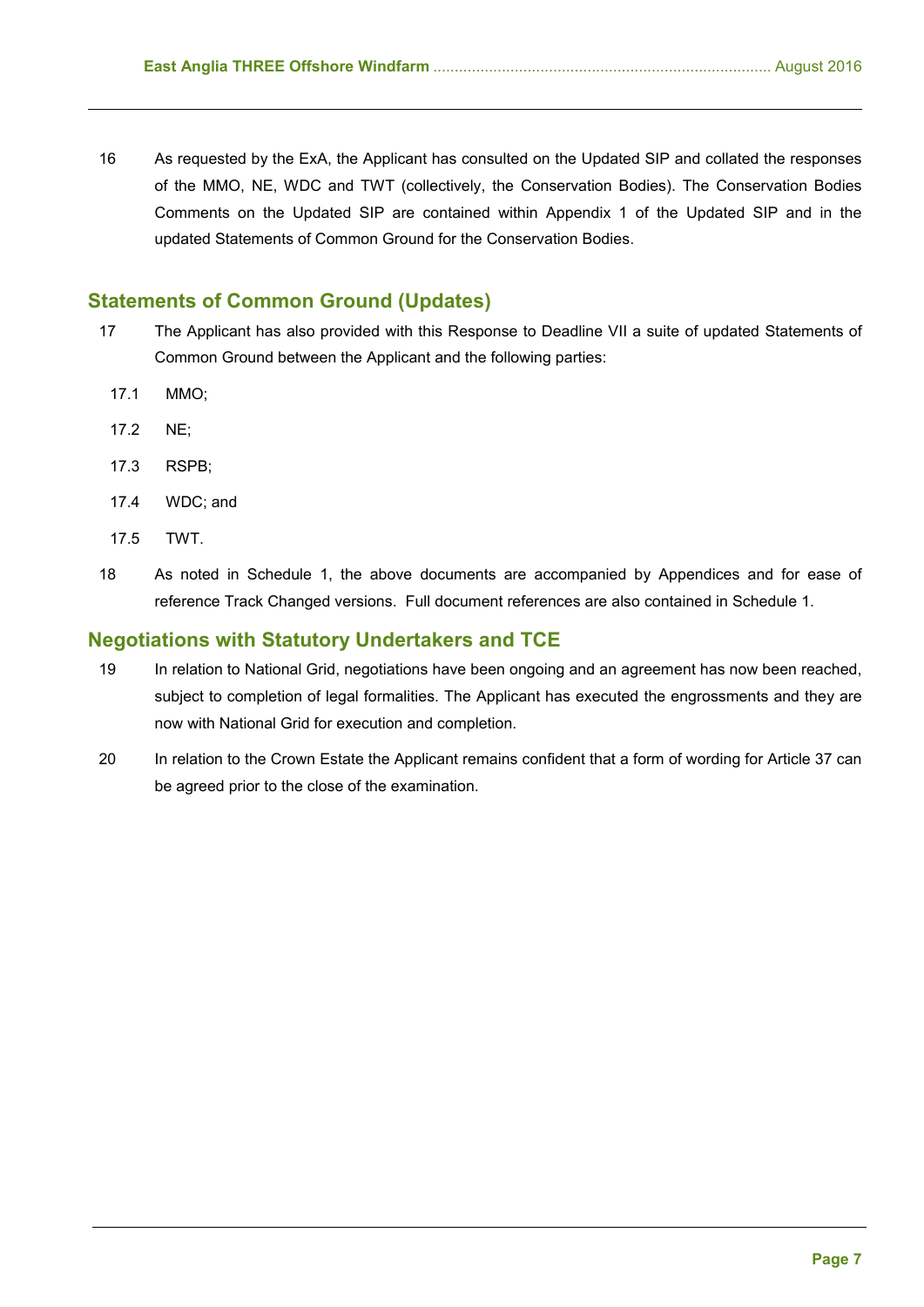## <span id="page-7-0"></span>**Schedule 1: Documents Submitted for Deadline VII**

| <b>Applicant's Reference</b>                                          | <b>Description Name</b>                                                                                               |
|-----------------------------------------------------------------------|-----------------------------------------------------------------------------------------------------------------------|
| Deadline 7/Applicant's Response to Deadline VII                       | Written Response to Deadline VII                                                                                      |
| Deadline 7/Comments on the RIES / Applicant                           | Applicant's Comments on the ExA's REIS Report                                                                         |
| Deadline 7/Comments on the ExA dDCO / Applicant                       | Applicant's Comments on the ExA's dDCO                                                                                |
| Deadline 7 / Applicant's Response to Consultation<br><b>Questions</b> | Applicant's Response to Consultation Questions                                                                        |
| Deadline 7/Applicant's Response to ENI Position<br>Statement          | Applicant's Response to ENI Position Statement                                                                        |
| Deadline 7 / Protective Provisions Plan                               | <b>Protective Provisions Plan</b>                                                                                     |
| Deadline 7 / Updated Project Site Integrity Plan                      | In Principle East Anglia THREE Project<br>Southern North Sea pSAC Site Integrity Plan                                 |
| Deadline 7 / Updated Project Site Integrity Plan<br>(Compare)         | In Principle East Anglia THREE Project Southern North<br>Sea pSAC Site Integrity Plan (Compare against Deadline<br>4) |
| Deadline 7/Response to Rule 17 Letter / Applicant                     | Applicant's Response to the ExA's Rule 17 Letter                                                                      |
| Deadline 7/SoCG/Applicant and RSPB                                    | Statement of Common Ground The The Royal Society for<br>the Protection of Birds                                       |
| Deadline 7/SoCG/Applicant and RSPB (Compare)                          | Statement of Common Ground The Royal Society for the<br>Protection of Birds (Compare)                                 |
| Deadline 7/SoCG/NE and Applicant                                      | Statement of Common Ground Natural England                                                                            |
| Deadline 7/SoCG/NE and Applicant (Compare)                            | Statement of Common Ground Natural England<br>(Compare)                                                               |
| Deadline 7/SoCG/TWT and Applicant                                     | Statement of Common Ground The Wildlife Trusts                                                                        |
| Deadline 7/SoCG/TWT and Applicant (Compare)                           | Statement of Common Ground The Wildlife Trusts<br>(Compare)                                                           |
| Deadline 7/SoCG/WDC and Applicant                                     | Statement of Common Ground Whale and Dolphin<br>Conservation                                                          |
| Deadline 7/SoCG/WDC and Applicant (Compare)                           | Statement of Common Ground Whale and Dolphin<br>Conservation (Compare)                                                |
| Deadline 7/SoCG/MMO and Applicant                                     | Statement of Common Ground The Marine Management<br>Organisation                                                      |
| Deadline 7/SoCG/MMO and Applicant (Compare)                           | Statement of Common Ground The Marine Management<br>Organisation (Compare)                                            |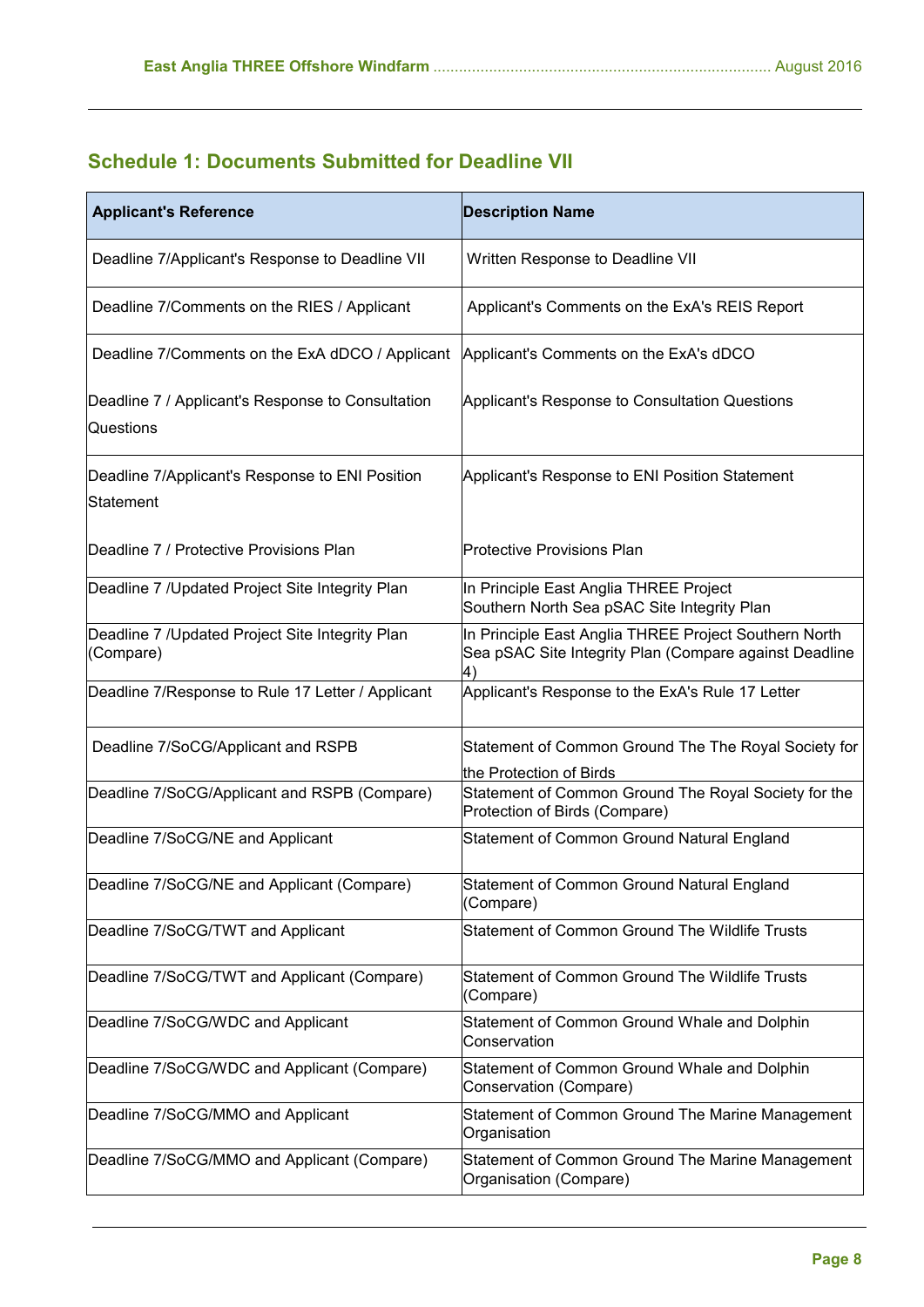## <span id="page-8-0"></span>**Schedule 2: Additional Correspondence Submitted for Deadline VII**

## **I – DCO REQUIREMENT 19 CORRESPONDENCE**

## **Email from the Applicant to Environment Agency:**

| From: Morrison, Keith<br>Sent: 02 December 2016 08:25<br>To: 'Barrell, Martin'<br>Subject: RE: EA3 and DCO Contaminated Land Requirements                                                                                                                                                                                                                                                                                                                                                                                                                                                                                                                                                                                            |
|--------------------------------------------------------------------------------------------------------------------------------------------------------------------------------------------------------------------------------------------------------------------------------------------------------------------------------------------------------------------------------------------------------------------------------------------------------------------------------------------------------------------------------------------------------------------------------------------------------------------------------------------------------------------------------------------------------------------------------------|
| HI Martin                                                                                                                                                                                                                                                                                                                                                                                                                                                                                                                                                                                                                                                                                                                            |
| Thanks for coming back to me on this, our proposed amendment to DCO text to address this matter is set out below. Our legal advisor suggests that we simply amend Requirement 19 to delete reference to the assessment for<br>contamination. The written scheme required for Work No.41 can then either confirm that the former landfill area will be avoided or set out the method statement for managing the excavated waste. There is already a requireme<br>on this in 19(1).                                                                                                                                                                                                                                                    |
| Contaminated land and ground water<br>19.-(1) Work No. 41 must not commence until a written scheme applicable to that work, to mitiqate the potential for release of contaminants within the Order limits has, after consultation with the Environment Agency, been<br>and approved by the relevant planning authority.<br>(2) The scheme must include an assessment report, prepared by a specialist consultant approved by the relevant planning authority, to identify the extent of any contamination at the location of Work No. 41 and mitigation m<br>undertaken to limit impacts arising from the potential release of contaminants.<br>(2) The written scheme referred to in paragraph (1) must be implemented as approved. |
| If you are happy with this please let me know as soon as you can as we would like to cover this point in our submission to the ExA at Deadline 7 on 8" December. Please note we plan to make or submission the 7" December.                                                                                                                                                                                                                                                                                                                                                                                                                                                                                                          |
| Many thanks                                                                                                                                                                                                                                                                                                                                                                                                                                                                                                                                                                                                                                                                                                                          |
| Keith                                                                                                                                                                                                                                                                                                                                                                                                                                                                                                                                                                                                                                                                                                                                |
|                                                                                                                                                                                                                                                                                                                                                                                                                                                                                                                                                                                                                                                                                                                                      |

### **Email from the Environment Agency to the Applicant:**

| From: Barrell, Martin [mailto:martin.barrell@environment-agency.gov.uk]<br>Sent: 05 December 2016 14:17<br>To: Morrison, Keith<br>Subject: RE: EA3 and DCO Contaminated Land Requirements                                                                                                                                                                                                                                                                                    |
|------------------------------------------------------------------------------------------------------------------------------------------------------------------------------------------------------------------------------------------------------------------------------------------------------------------------------------------------------------------------------------------------------------------------------------------------------------------------------|
| Hi Keith                                                                                                                                                                                                                                                                                                                                                                                                                                                                     |
| We can confirm that we would be happy with the change proposed to Requirement 19, namely the deletion of part (2) as described in your email below, given the assessment report that has been prepared in support of EA ONE.                                                                                                                                                                                                                                                 |
| We are satisfied that the revised Requirement 19 will provide sufficient controls.                                                                                                                                                                                                                                                                                                                                                                                           |
| Kind regards                                                                                                                                                                                                                                                                                                                                                                                                                                                                 |
| Martin                                                                                                                                                                                                                                                                                                                                                                                                                                                                       |
| <b>Martin Barrell</b><br><b>Environment Agency Sustainable Places Planning Specialist</b><br><b>East Anglia area (East)</b><br>营 020302 58450<br><sup>+</sup> martin.barrell@environment-agency.gov.uk<br>ES Iceni House, Cobham Road, Ipswich, Suffolk. IP3 9JD<br><b>East Anglia</b><br><b>Together</b><br>$\frac{1}{2}$<br><b>JSTOMER</b><br>RVICE<br>CELLENCE                                                                                                            |
| National Customer Contact Centre: 03708 506 506<br>Incident hotline: 0800 80 70 60 (24 hour service)<br>Floodline: 0345 988 11 88 (24 hour service) or type talk 0845 602 634                                                                                                                                                                                                                                                                                                |
| <b>Email from the Local Authorities to the Applicant:</b>                                                                                                                                                                                                                                                                                                                                                                                                                    |
| From: Philip Perkin [mailto: Philip. Perkin@eastsuffolk.gov.uk]<br>Sent: 08 December 2016 09:28<br>To: Morrison, Keith<br>Subject: RE: EA3 and DCO Contaminated Land Requirements                                                                                                                                                                                                                                                                                            |
| Hi Keith,<br>EHO response fyi:                                                                                                                                                                                                                                                                                                                                                                                                                                               |
| Hi Phil<br>I have read the details in respect to the proposed changes to the EA3 requirement and am in agreement that this condition is not necessary given that works will not extend beyond those already undertaken by EA1.<br>Regards<br>Clive                                                                                                                                                                                                                           |
| <b>Clive Pink MCIEH CEnvH</b><br>Environmental Health Officer<br><b>Environmental Protection</b><br>Suffolk Coastal and Waveney District Councils<br>Tel: 01394 444349<br>mailto: clive.pink@eastsuffolk.gov.uk<br>Suffolk Coastal and Waveney District Councils are working as a partnership and all emails received from us will use the @eastsuffolk.gov.uk email address<br>www.eastsuffolk.gov.uk<br>www.twitter.com/eastsuffolk   www.facebook.com/eastsuffolkcouncils |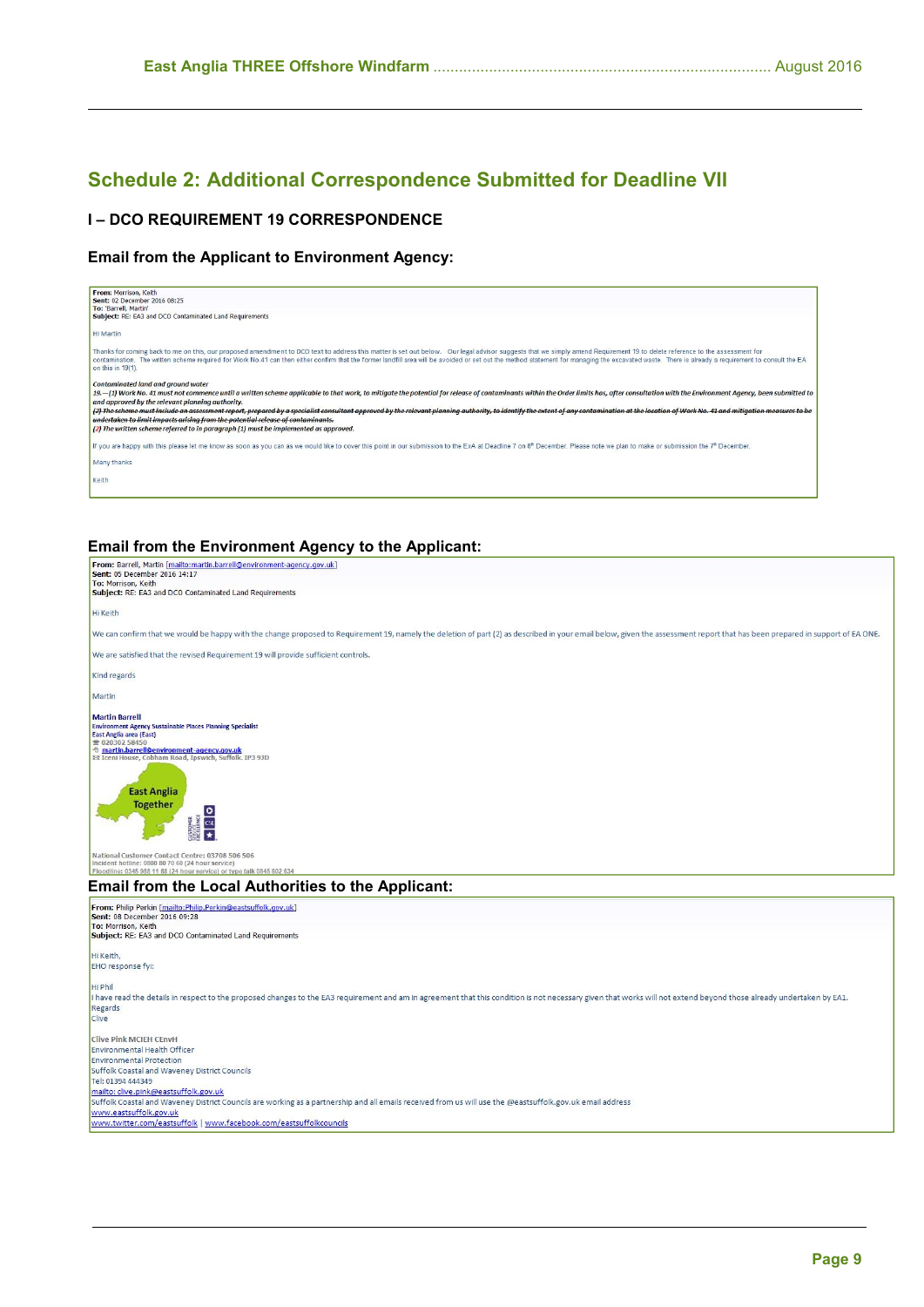## **II – DML CONDITION 13 CORRESPONDENCE**

#### **Email from the Applicant to Natural England:**

| From: Sutherland, Gillian [mailto: Gillian. Sutherland@ScottishPower.com]                                                                                                                                             |
|-----------------------------------------------------------------------------------------------------------------------------------------------------------------------------------------------------------------------|
| Sent: 05 December 2016 16:19<br>To: Thompson, Alex (NE)                                                                                                                                                               |
| Cc: Paolo Pizzolla; Morrison, Keith                                                                                                                                                                                   |
| Subject: RE: EA3 red throated diver best practice                                                                                                                                                                     |
| Hi Alex,                                                                                                                                                                                                              |
| Our confirmed approach is to add the following to the DML, as agreed with the MMO.                                                                                                                                    |
| We shall refer to the Outline wording provided by NE in our response to the ExA, which we shall share with yourselves, should you wish to make reference.                                                             |
| Notably in the Outline document there is reference to Common Scoter which we wouldn't make specific reference to as the key target it is for the Outer Thames and Red Throated Diver, as reflected in the text below. |
| Please can you confirm NE agrees to this approach, and we shall include with our submission.                                                                                                                          |
| Additions will be made to each DML schedule condition 13:                                                                                                                                                             |
| 13(1) The licensed activities or any part of those activities must not commence until the following (as relevant to that part) have been submitted to and approved in writing by the MMO-                             |
| (c) A construction method statement in accordance with the construction methods assessed in the environmental statement and including details of-                                                                     |
|                                                                                                                                                                                                                       |
| (v) vessels and vessels transit corridors, which minimises disturbance to red throated diver                                                                                                                          |
|                                                                                                                                                                                                                       |
| (d)(vi) procedures to be adopted within vessels transit corridors to minimise disturbance to red throated diver                                                                                                       |
| Kind regards,                                                                                                                                                                                                         |
| Gillian                                                                                                                                                                                                               |
|                                                                                                                                                                                                                       |
|                                                                                                                                                                                                                       |

#### **Email from Natural England replying to the email above:**

| <b>From:</b> Thompson, Alex (NE) [mailto:Alex.Thompson@naturalengland.org.uk]<br>Sent: 05 December 2016 17:31<br>To: Sutherland, Gillian<br>Cc: Paolo Pizzolla; Morrison, Keith<br>Subject: RE: EA3 red throated diver best practice |
|--------------------------------------------------------------------------------------------------------------------------------------------------------------------------------------------------------------------------------------|
| Hi Gillian                                                                                                                                                                                                                           |
| I can confirm that Natural England agrees to the approach outlined below.                                                                                                                                                            |
| We will refer to your approach in our submission at Deadline 7.                                                                                                                                                                      |
| Many thanks                                                                                                                                                                                                                          |
| Alex                                                                                                                                                                                                                                 |

## **Email from the MMO to the Applicant after being forwarded the Applicant's above email to Natural England:**

From: Gibson, Alan (MMO) [mailto:Alan.Gibson@marinemanagement.org.uk] Sent: 07 December 2016 15:02 To: Sutherland, Gillian; Mongan, Kathleen (MMO) Cc: Hodson, Ross (MMO); Paolo Pizzolla; Morrison, Keith; victoria.redman@bonddickinson.com Subject: RE: EA3 red throated diver best practice Dear Gillian, I can confirm that the MMO are content with the wording proposed below, Regards Alan